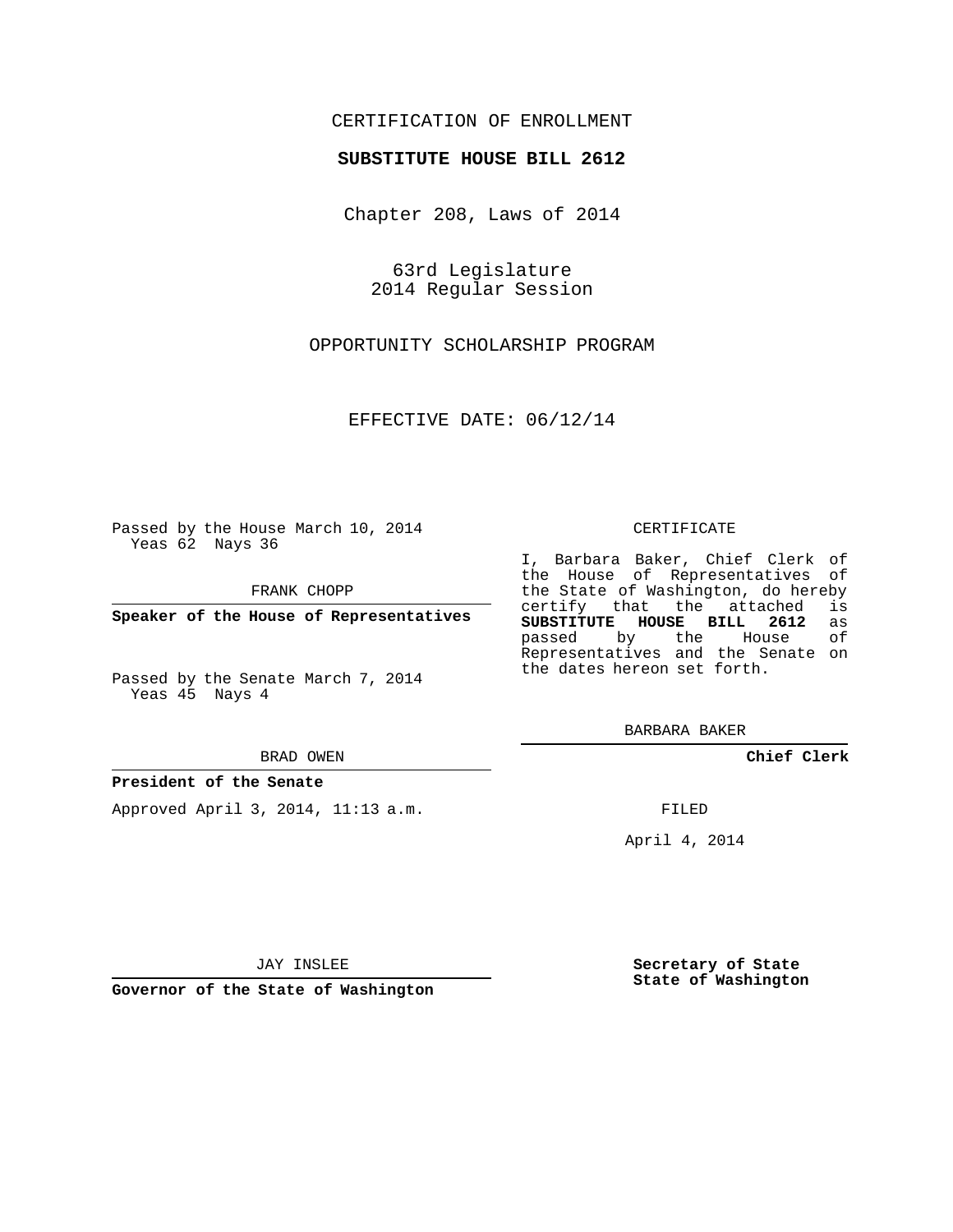# **SUBSTITUTE HOUSE BILL 2612** \_\_\_\_\_\_\_\_\_\_\_\_\_\_\_\_\_\_\_\_\_\_\_\_\_\_\_\_\_\_\_\_\_\_\_\_\_\_\_\_\_\_\_\_\_

\_\_\_\_\_\_\_\_\_\_\_\_\_\_\_\_\_\_\_\_\_\_\_\_\_\_\_\_\_\_\_\_\_\_\_\_\_\_\_\_\_\_\_\_\_

AS AMENDED BY THE SENATE

Passed Legislature - 2014 Regular Session

## **State of Washington 63rd Legislature 2014 Regular Session**

**By** House Appropriations Subcommittee on Education (originally sponsored by Representatives Hansen, Haler, Zeiger, and Seaquist)

READ FIRST TIME 02/11/14.

 1 AN ACT Relating to the opportunity scholarship program; amending 2 RCW 28B.145.010, 28B.145.020, 28B.145.030, 28B.145.050, 28B.145.060, 3 and 28B.145.070; and adding a new section to chapter 28B.145 RCW.

4 BE IT ENACTED BY THE LEGISLATURE OF THE STATE OF WASHINGTON:

 5 **Sec. 1.** RCW 28B.145.010 and 2013 c 39 s 13 are each amended to 6 read as follows:

 7 The definitions in this section apply throughout this chapter 8 unless the context clearly requires otherwise.

9 (1) "Board" means the ((<del>higher education coordinating board or its</del> 10 successor)) opportunity scholarship board.

11 (2) "Council" means the student achievement council.

12 (3) "Eligible education programs" means high employer demand and 13 other programs of study as determined by the ((opportunity 14 scholarship)) board.

 $((\langle 3 \rangle))$  (4) "Eligible expenses" means reasonable expenses associated with the costs of acquiring an education such as tuition, books, equipment, fees, room and board, and other expenses as determined by the program administrator in consultation with the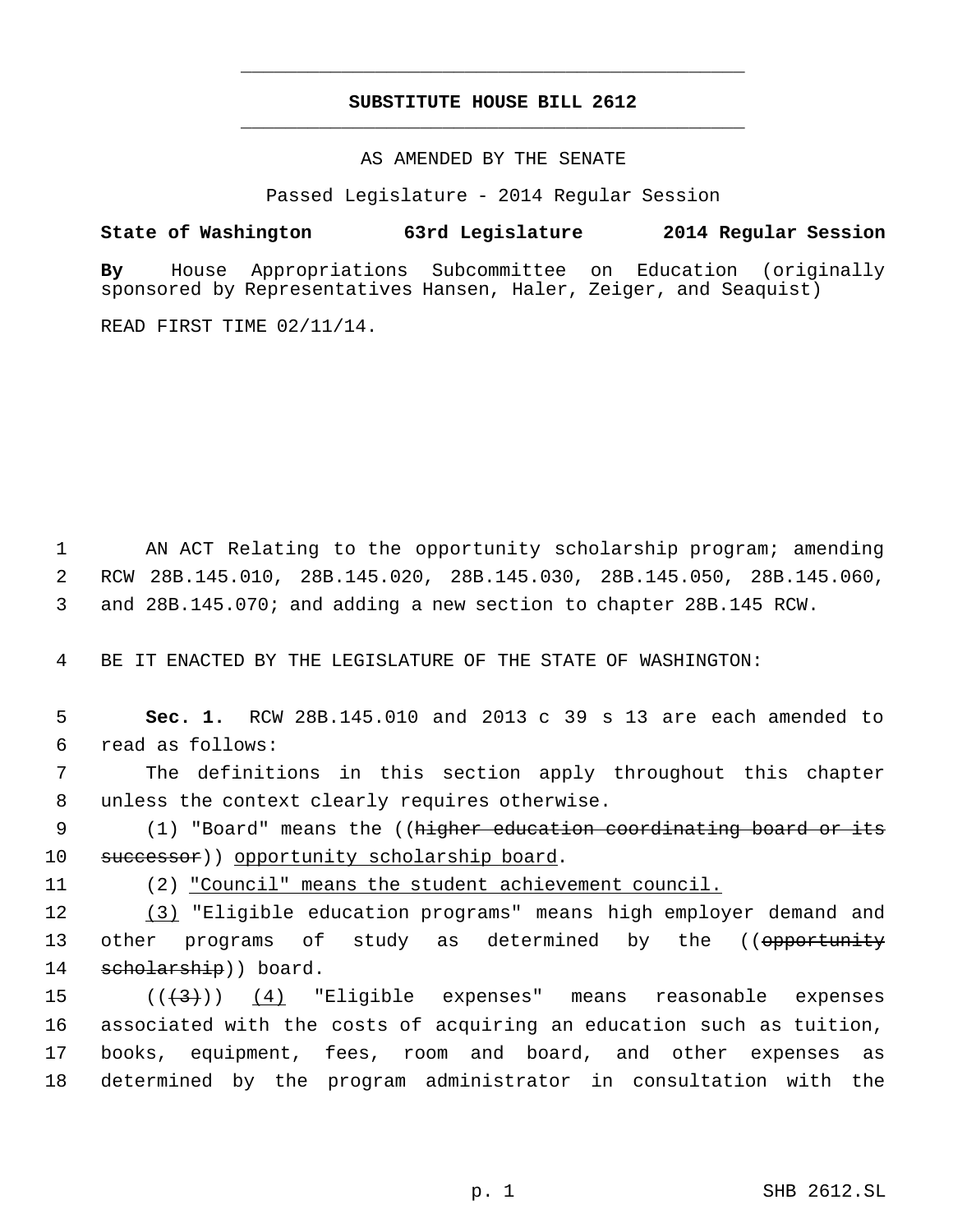1 ((board)) council and the state board for community and technical colleges.

 ( $(\frac{4}{4})$ ) (5) "Eligible student" means a resident student who received his or her high school diploma or high school equivalency certificate as provided in RCW 28B.50.536 in Washington and who:

 (a)(i) Has been accepted at a four-year institution of higher education into an eligible education program leading to a baccalaureate degree; or

 (ii) Will attend a two-year institution of higher education and intends to transfer to an eligible education program at a four-year institution of higher education;

(b) Declares an intention to obtain a baccalaureate degree; and

 (c) Has a family income at or below one hundred twenty-five percent of the state median family income at the time the student applies for an opportunity scholarship.

 $((\langle 5 \rangle)(6)$  "High employer demand program of study" has the same meaning as provided in RCW 28B.50.030.

18  $((+6))$   $(7)$  "Participant" means an eligible student who has received a scholarship under the opportunity scholarship program.

 $((+7))$   $(8)$  "Program administrator" means a college scholarship organization that is a private nonprofit corporation registered under Title 24 RCW and qualified as a tax-exempt entity under section 501(c)(3) of the federal internal revenue code, with expertise in managing scholarships and college advising.

25  $((+8))$  (9) "Resident student" has the same meaning as provided in RCW 28B.15.012.

 **Sec. 2.** RCW 28B.145.020 and 2011 1st sp.s. c 13 s 3 are each amended to read as follows:

 (1) The opportunity scholarship board is created. The 30 ((opportunity scholarship)) board consists of ((seven)) eleven members:

31 (a) (( $\text{Three}$ )) Six members appointed by the governor. For (( $\text{two}}$ ))  $three$  of the (( $three$ ))  $six$  appointments, the governor shall consider names from a list provided by the president of the senate and the speaker of the house of representatives; and

35 (b) ((Four)) Five foundation or business and industry representatives appointed by the governor from among the state's most productive industries such as aerospace, manufacturing, health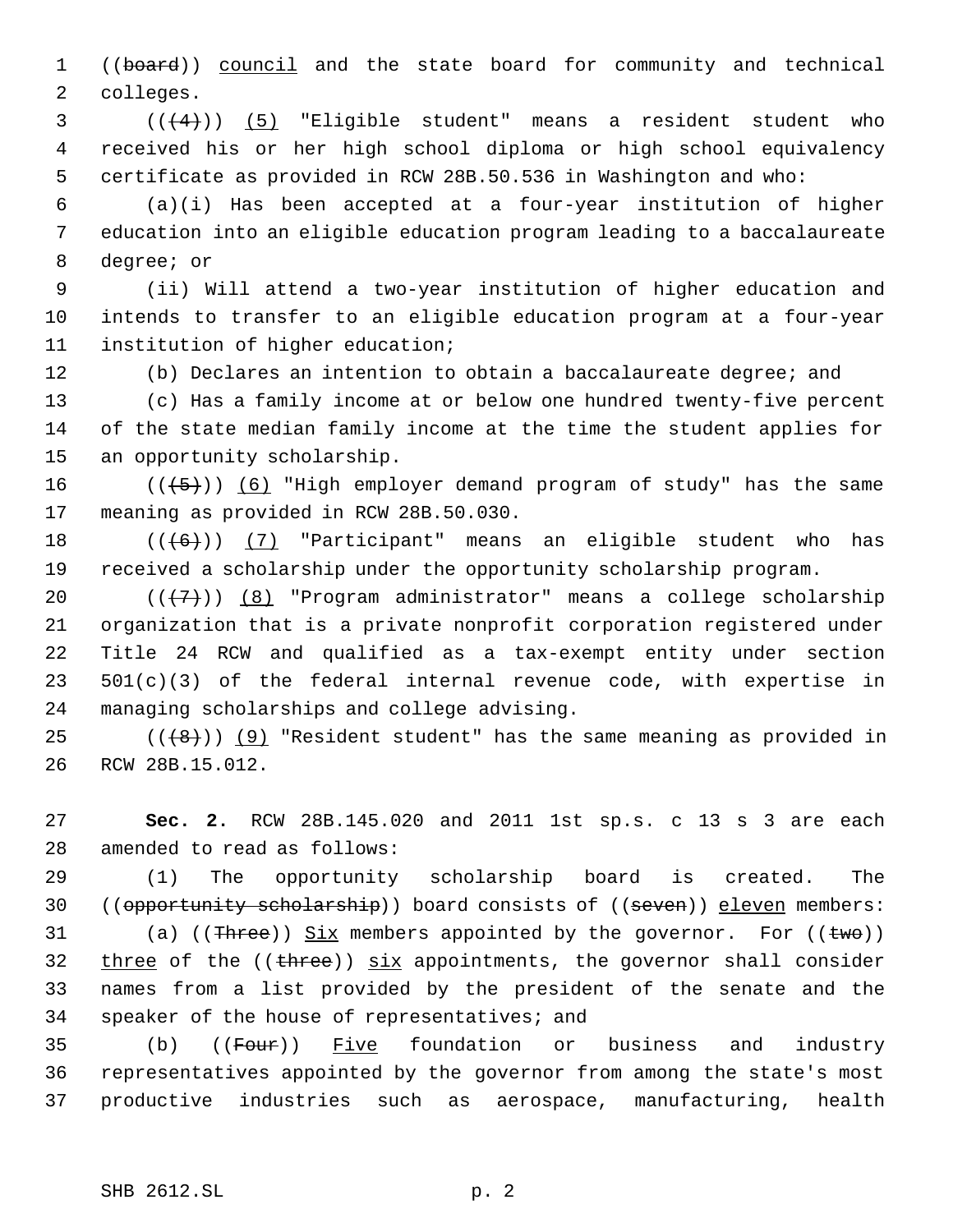((sciences)) care, information technology, engineering, agriculture, 2 and others, as well as philanthropy. The foundation or business and industry representatives shall be selected from among nominations provided by the private sector donors to the opportunity scholarship and opportunity expansion programs. However, the governor may request, and the private sector donors shall provide, an additional list or lists from which the governor shall select these representatives.

 (2) Board members shall hold their offices for a term of four years from the first day of September and until their successors are appointed. No more than the terms of two members may expire simultaneously on the last day of August in any one year.

12 (3) The members of the ((opportunity scholarship)) board shall elect one of the business and industry representatives to serve as chair.

15 (4) ((Five)) Seven members of the board constitute a quorum for the transaction of business. In case of a vacancy, or when an appointment is made after the date of expiration of the term, the governor or the president of the senate or the speaker of the house of representatives, depending upon which made the initial appointment to that position, shall fill the vacancy for the remainder of the term of the board member whose office has become vacant or expired.

22 (5) The ((opportunity scholarship)) board shall be staffed by the program administrator.

24 (6) The purpose of the ((opportunity-scholarship)) board is to provide oversight and guidance for the opportunity expansion and the opportunity scholarship programs in light of established legislative priorities and to fulfill the duties and responsibilities under this chapter, including but not limited to determining eligible education programs for purposes of the opportunity scholarship program. Duties, exercised jointly with the program administrator, include soliciting funds and setting annual fund-raising goals.

32 (7) The ((opportunity scholarship)) board may report to the governor and the appropriate committees of the legislature with recommendations as to:

 (a) Whether some or all of the scholarships should be changed to conditional scholarships that must be repaid in the event the participant does not complete the eligible education program; and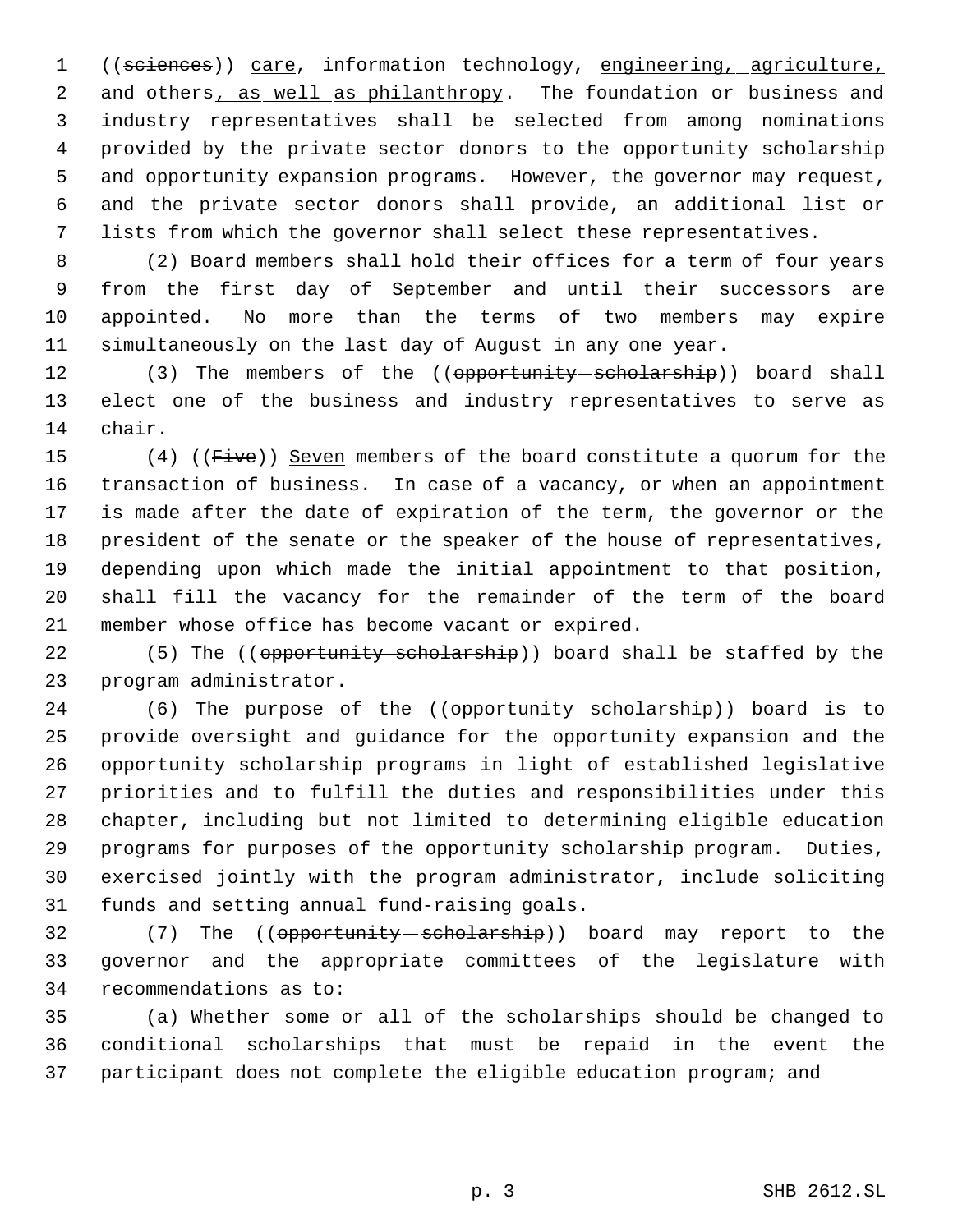(b) A source or sources of funds for the opportunity expansion program in addition to the voluntary contributions of the high technology research and development tax credit under RCW 82.32.800.

 **Sec. 3.** RCW 28B.145.030 and 2011 1st sp.s. c 13 s 4 are each amended to read as follows:

6 (1) The program administrator, under contract with the ((board)) 7 council, shall staff the ((opportunity scholarship)) board and shall have the duties and responsibilities provided in this chapter, including but not limited to publicizing the program, selecting participants for the opportunity scholarship award, distributing opportunity scholarship awards, and achieving the maximum possible rate of return on investment of the accounts in subsection (2) of this section, while ensuring transparency in the investment decisions and 14 processes. Duties, exercised jointly with the ((opportunity 15 scholarship)) board, include soliciting funds and setting annual fund- raising goals. The program administrator shall be paid an 17 administrative fee as determined by the ((opportunity-scholarship)) board.

 (2) With respect to the opportunity scholarship program, the program administrator shall:

 (a) Establish and manage two separate accounts into which to receive grants and contributions from private sources as well as state matching funds, and from which to disburse scholarship funds to participants;

 (b) Solicit and accept grants and contributions from private sources, via direct payment, pledge agreement, or escrow account, of private sources for deposit into one or both of the two accounts created in this subsection (2)(b) in accordance with this subsection (2)(b):

 (i) The "scholarship account," whose principal may be invaded, and from which scholarships must be disbursed beginning no later than December 1, 2011, if, by that date, state matching funds in the amount of five million dollars or more have been received. Thereafter, scholarships shall be disbursed on an annual basis beginning no later 35 than May 1, 2012, and every  $((\text{May}))$  October 1st thereafter;

 (ii) The "endowment account," from which scholarship moneys may be disbursed from earnings only in years when: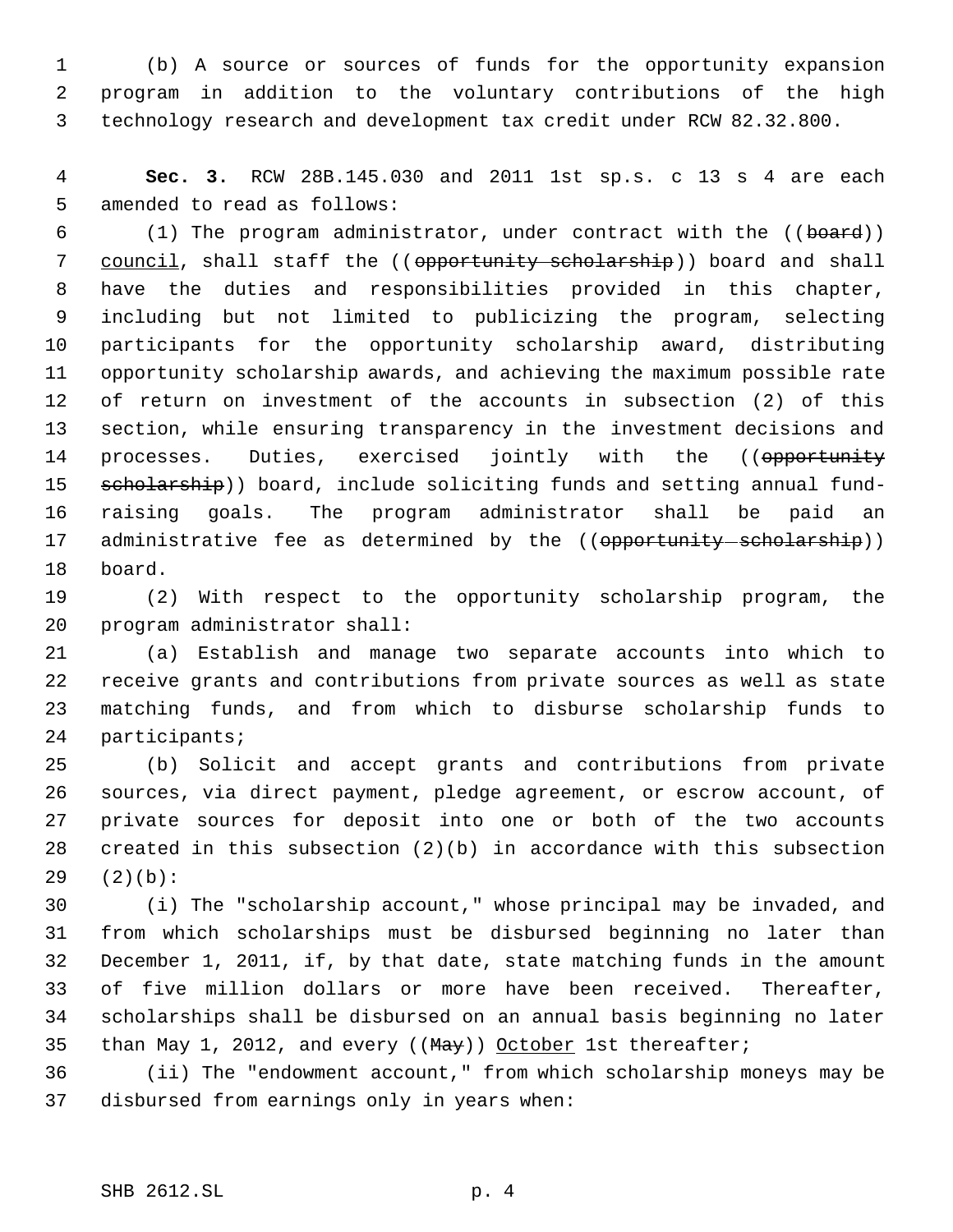(A) The state match has been made into both the scholarship and the 2 endowment account;

 (B) The state appropriations for the state need grant under RCW 28B.92.010 meet or exceed state appropriations for the state need grant made in the 2011-2013 biennium, adjusted for inflation, and eligibility for state need grant recipients is at least seventy percent of state median family income; and

 (C) The state has demonstrated progress toward the goal of total per-student funding levels, from state appropriations plus tuition and fees, of at least the sixtieth percentile of total per-student funding at similar public institutions of higher education in the global challenge states, as defined, measured, and reported in RCW 28B.15.068. In any year in which the office of financial management reports that the state has not made progress toward this goal, no new scholarships may be awarded. In any year in which the office of financial management reports that the percentile of total per-student funding is less than the sixtieth percentile and at least five percent less than the prior year, pledges of future grants and contributions may, at the request of the donor, be released and grants and contributions already received refunded to the extent that opportunity scholarship awards already made can be fulfilled from the funds remaining in the endowment 22 account. In fulfilling the requirements of this subsection, the office 23 of financial management shall use resources that facilitate measurement 24 and comparisons of the most recently completed academic year. These 25 resources may include, but are not limited to, the data provided in a uniform dashboard format under RCW 28B.77.090 as the statewide public 27 four-year dashboard and academic year reports prepared by the state 28 board for community and technical colleges; ((and))

 (iii) An amount equal to at least fifty percent of all grants and contributions must be deposited into the scholarship account until such time as twenty million dollars have been deposited into the account, after which time the private donors may designate whether their contributions must be deposited to the scholarship or the endowment 34 account. The ((opportunity - scholarship)) board and the program administrator must work to maximize private sector contributions to both the scholarship account and the endowment account, to maintain a robust scholarship program while simultaneously building the endowment, and to determine the division between the two accounts in the case of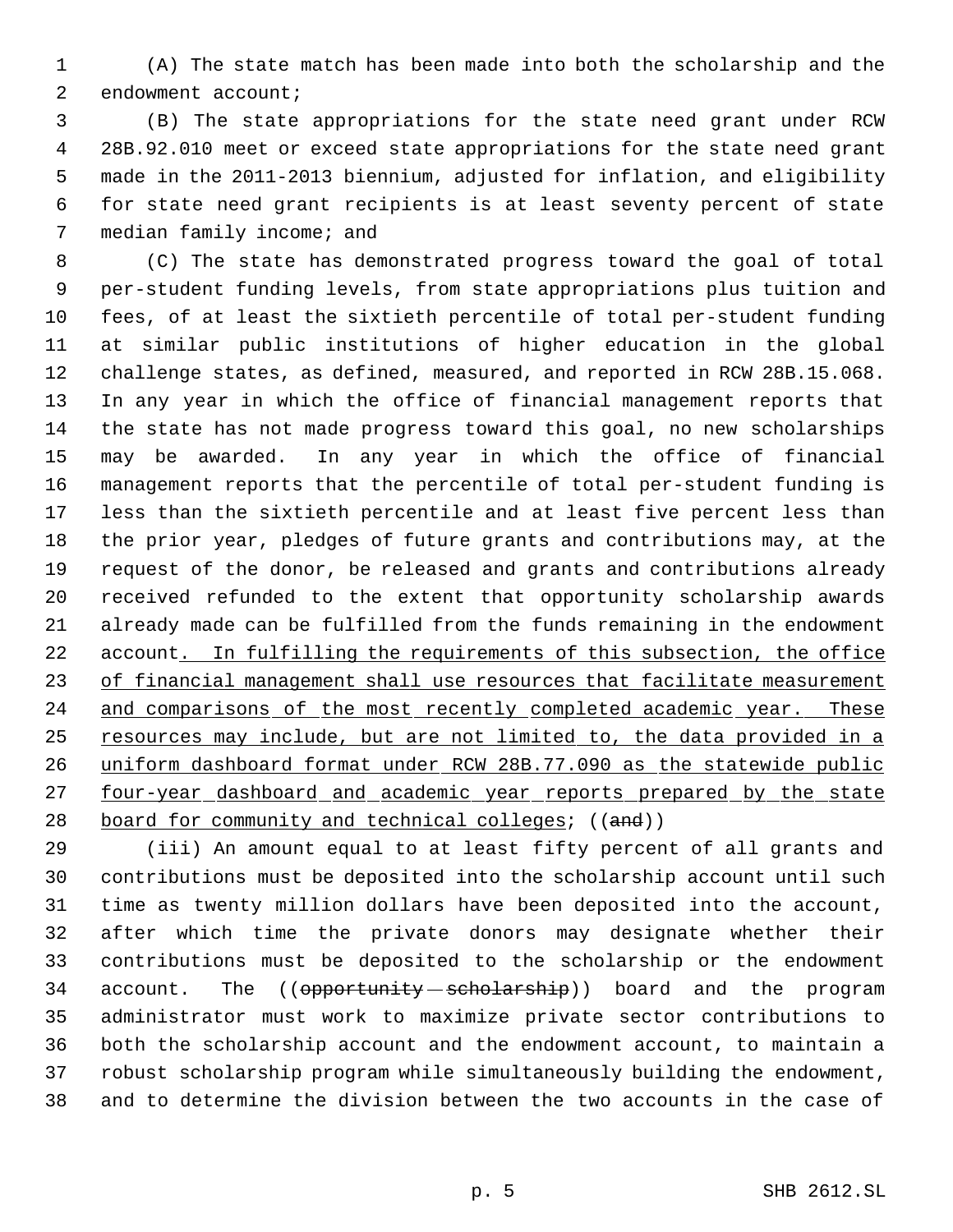undesignated grants and contributions, taking into account the need for a long-term funding mechanism and the short-term needs of families and students in Washington. The first five million dollars in state match, as provided in RCW 28B.145.040, shall be deposited into the scholarship account and thereafter the state match shall be deposited into the two accounts in equal proportion to the private funds deposited in each account; and

8 (iv) Once moneys in the opportunity scholarship match transfer account are subject to an agreement under RCW 28B.145.050(5) and are deposited in the scholarship account or endowment account under this 11 section, the state acts in a fiduciary rather than ownership capacity 12 with regard to those assets. Assets in the scholarship account and 13 endowment account are not considered state money, common cash, or 14 revenue to the state;

 (c) Provide proof of receipt of grants and contributions from 16 private sources to the ((board)) council, identifying the amounts received by name of private source and date, and whether the amounts 18 received were deposited into the scholarship or the endowment account;

19 (d) In consultation with the ((higher-education-coordinating 20 board)) council and the state board for community and technical colleges, make an assessment of the reasonable annual eligible expenses associated with eligible education programs identified by the 23 ((opportunity scholarship)) board;

 (e) Determine the dollar difference between tuition fees charged by institutions of higher education in the 2008-09 academic year and the academic year for which an opportunity scholarship is being distributed;

 (f) Develop and implement an application, selection, and notification process for awarding opportunity scholarships;

 (g) Determine the annual amount of the opportunity scholarship for each selected participant. The annual amount shall be at least one thousand dollars or the amount determined under (e) of this subsection, but may be increased on an income-based, sliding scale basis up to the amount necessary to cover all reasonable annual eligible expenses as assessed pursuant to (d) of this subsection, or to encourage participation in baccalaureate degree programs identified by the 37 ((opportunity scholarship)) board;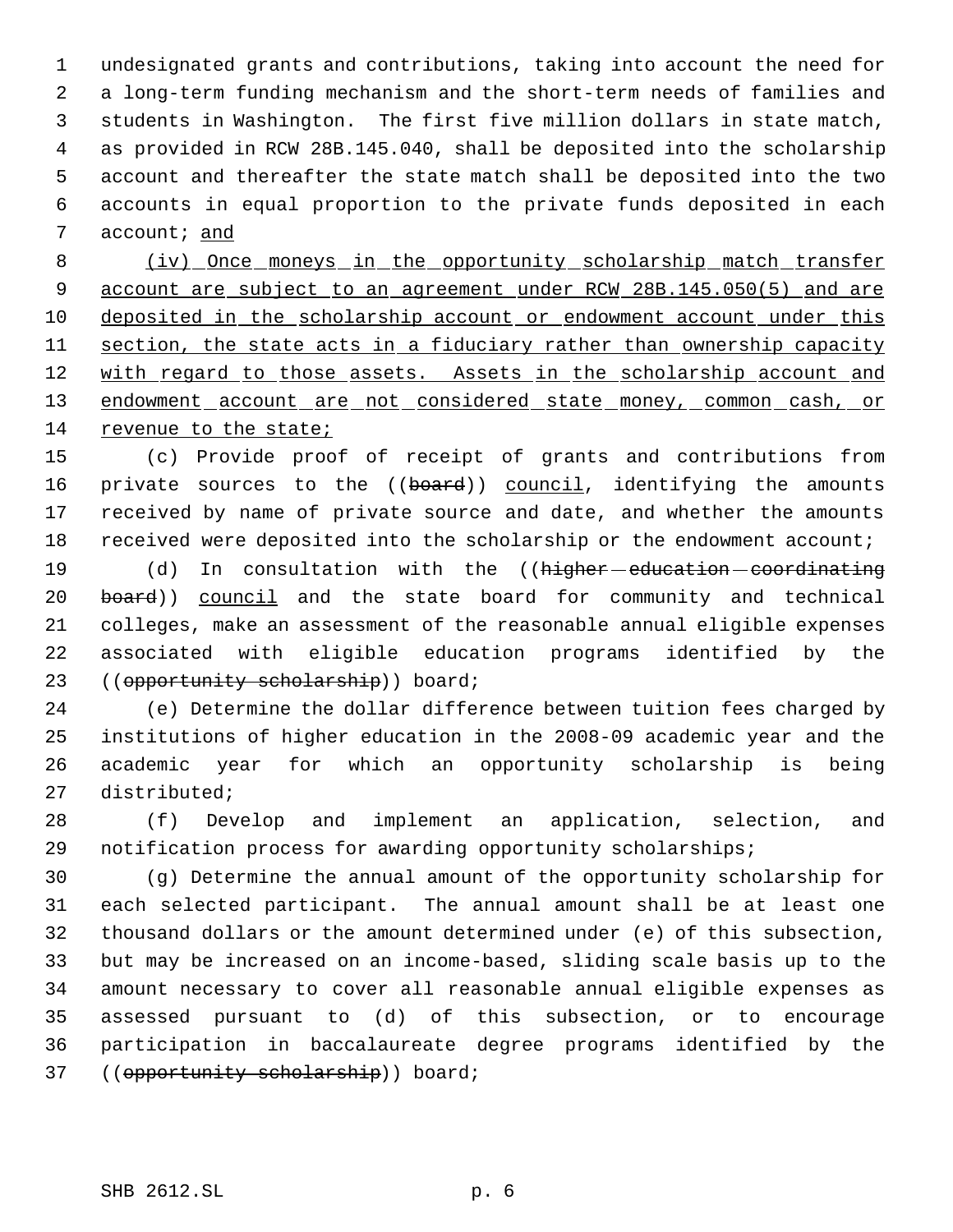(h) Distribute scholarship funds to selected participants. Once awarded, and to the extent funds are available for distribution, an opportunity scholarship shall be automatically renewed until the participant withdraws from or is no longer attending the program, completes the program, or has taken the credit or clock hour equivalent of one hundred twenty-five percent of the published length of time of the participant's program, whichever occurs first, and as long as the participant annually submits documentation of filing both a free application for federal student aid and for available federal education tax credits, including but not limited to the American opportunity tax credit; and

 (i) Notify institutions of scholarship recipients who will attend their institutions and inform them of the terms of the students' eligibility.

 (3) With respect to the opportunity expansion program, the program administrator shall:

17 (a) Assist the ((opportunity scholarship)) board in developing and implementing an application, selection, and notification process for 19 making opportunity expansion awards; and

 (b) Solicit and accept grants and contributions from private sources for opportunity expansion awards.

 NEW SECTION. **Sec. 4.** A new section is added to chapter 28B.145 RCW to read as follows:

 (1) The board may elect to have the state investment board invest the funds in the scholarship account and endowment account described under RCW 28B.145.030(2)(b). If the board so elects, the state investment board has the full power to invest, reinvest, manage, contract, sell, or exchange investment money in the two accounts. All investment and operating costs associated with the investment of money shall be paid under RCW 43.33A.160 and 43.84.160. With the exception of these expenses, the earnings from the investment of the money shall be retained by the accounts.

 (2) All investments made by the state investment board shall be made with the exercise of that degree of judgment and care under RCW 43.33A.140 and the investment policy established by the state investment board.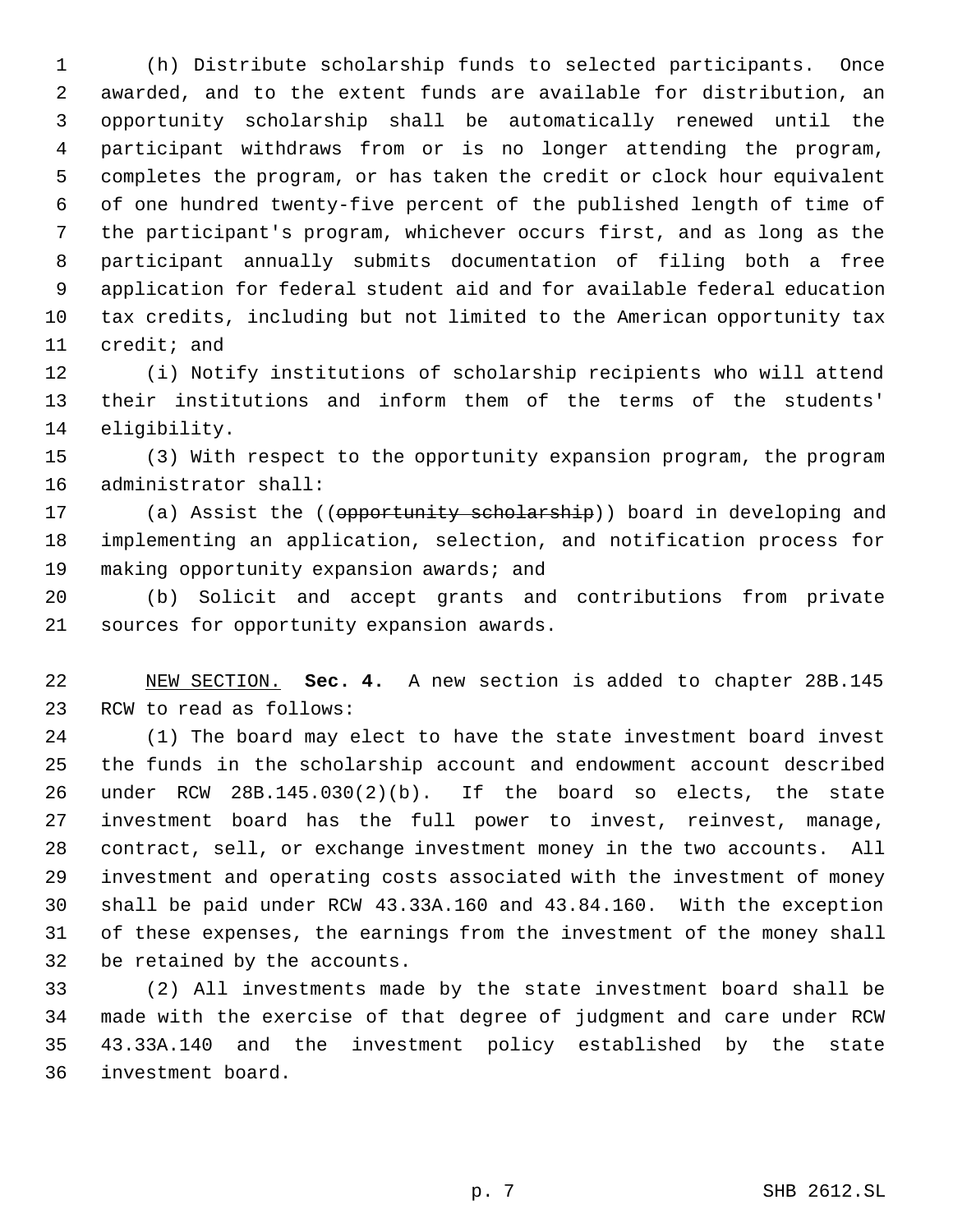(3) As deemed appropriate by the state investment board, money in the scholarship and endowment accounts may be commingled for investment with other funds subject to investment by the state investment board.

 (4) Members of the state investment board shall not be considered an insurer of the funds or assets and are not liable for any action or inaction.

 (5) Members of the state investment board are not liable to the state, to the fund, or to any other person as a result of their activities as members, whether ministerial or discretionary, except for willful dishonesty or intentional violations of law. The state investment board in its discretion may purchase liability insurance for members.

 (6) The authority to establish all policies relating to the scholarship account and the endowment account, other than the investment policies as provided in subsections (1) through (3) of this section, resides with the board and program administrator acting in accordance with the principles set forth in this chapter. With the exception of expenses of the state investment board in subsection (1) of this section, disbursements from the scholarship account and endowment account shall be made only on the authorization of the opportunity scholarship board or its designee, and moneys in the accounts may be spent only for the purposes specified in this chapter.

 (7) The state investment board shall routinely consult and communicate with the board on the investment policy, earnings of the accounts, and related needs of the program.

 **Sec. 5.** RCW 28B.145.050 and 2011 1st sp.s. c 13 s 6 are each amended to read as follows:

 (1) The opportunity scholarship match transfer account is created in the custody of the state treasurer as a nonappropriated account to be used solely and exclusively for the opportunity scholarship program created in RCW 28B.145.040. The purpose of the account is to provide matching funds for the opportunity scholarship program.

 (2) Revenues to the account shall consist of appropriations by the legislature into the account and any gifts, grants, or donations 35 received by the executive director of the ((board)) council for this purpose.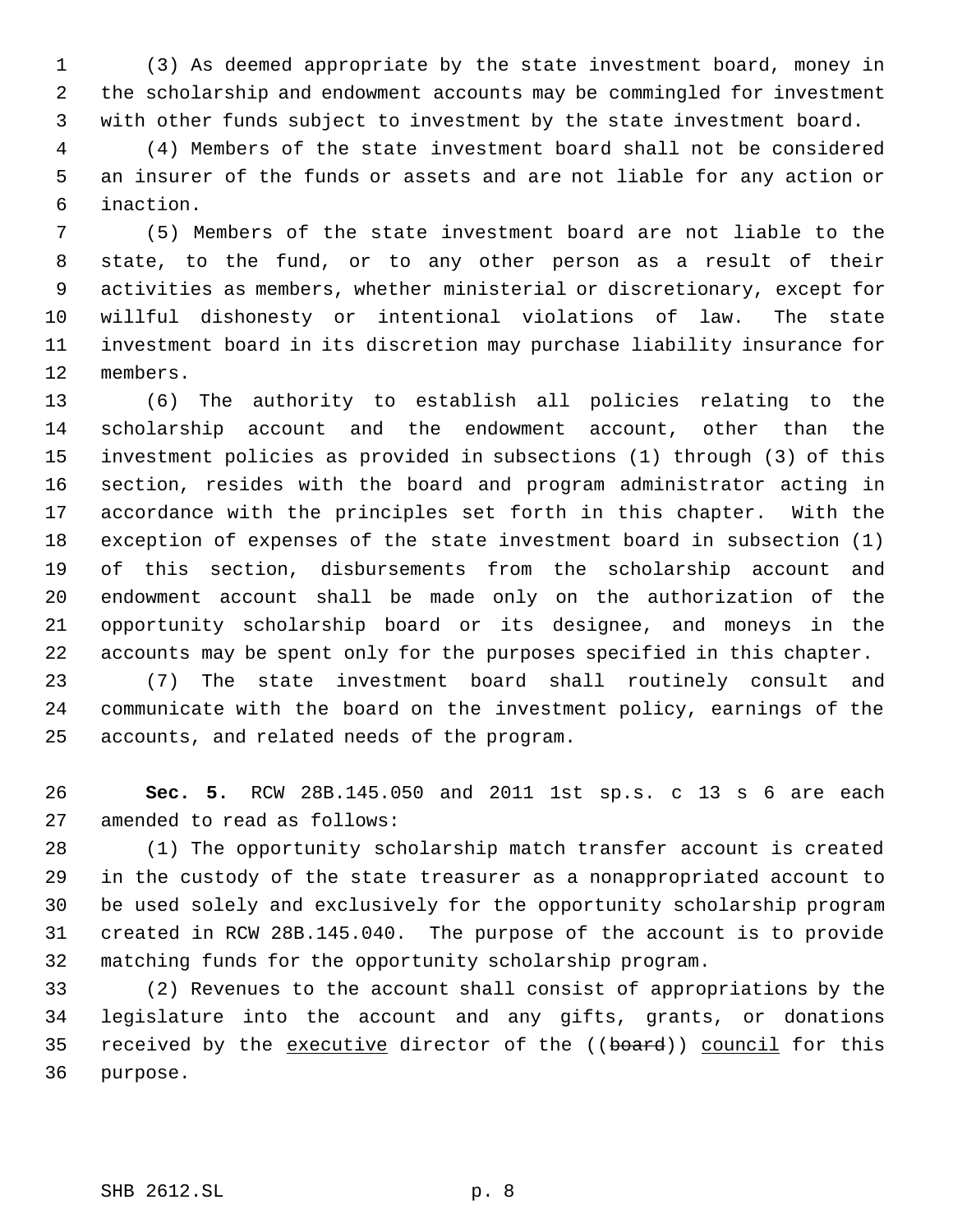(3) No expenditures from the account may be made except upon 2 receipt of proof, by the executive director of the ((board)) council from the program administrator, of private contributions to the opportunity scholarship program. Expenditures, in the form of matching funds, may not exceed the total amount of private contributions.

 (4) Only the executive director of the ((board)) council or the 7 executive director's designee may authorize expenditures from the opportunity scholarship match transfer account. Such authorization must be made as soon as practicable following receipt of proof as required under subsection (3) of this section.

 (5) The council shall enter into an appropriate agreement with the program administrator to demonstrate exchange of consideration for the 13 matching funds.

 **Sec. 6.** RCW 28B.145.060 and 2013 c 39 s 14 are each amended to read as follows:

(1) The opportunity expansion program is established.

17 (2) The ((opportunity scholarship)) board shall select institutions of higher education to receive opportunity expansion awards. In so 19 doing, the ((opportunity scholarship)) board must:

 (a) Solicit, receive, and evaluate proposals from institutions of higher education that are designed to directly increase the number of baccalaureate degrees produced in high employer demand and other programs of study, and that include annual numerical targets for the number of such degrees, with a strong emphasis on serving students who received their high school diploma or high school equivalency certificate as provided in RCW 28B.50.536 in Washington or are adult Washington residents who are returning to school to gain a baccalaureate degree;

 (b) Develop criteria for evaluating proposals and awarding funds to the proposals deemed most likely to increase the number of baccalaureate degrees and degrees produced in high employer demand and other programs of study;

 (c) Give priority to proposals that include a partnership between public and private partnership entities that leverage additional private funds;

(d) Give priority to proposals that are innovative, efficient, and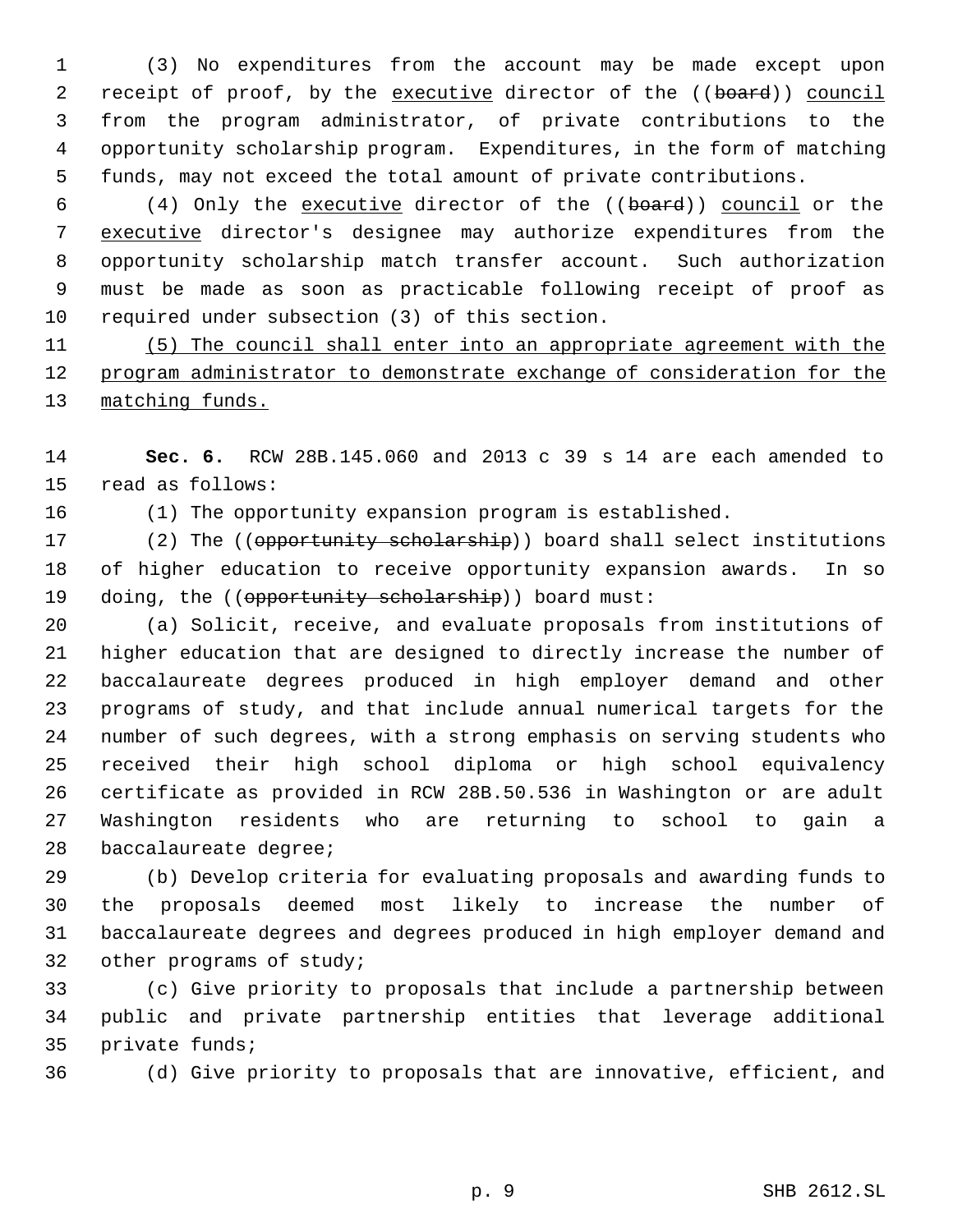cost-effective, given the nature and cost of the particular program of study;

 (e) Consult and operate in consultation with existing higher education stakeholders, including but not limited to: Faculty, labor, student organizations, and relevant higher education agencies; and

 (f) Determine which proposals to improve and accelerate the production of baccalaureate degrees in high employer demand and other programs of study will receive opportunity expansion awards for the following state fiscal year, notify the state treasurer, and announce the awards.

11 (3) The state treasurer, at the direction of the ((opportunity 12 seholarship)) board, must distribute the funds that have been awarded to the institutions of higher education from the opportunity expansion account.

 (4) Institutions of higher education receiving awards under this section may not supplant existing general fund state revenues with opportunity expansion awards.

 (5) Annually, the office of financial management shall report to 19 the ((opportunity scholarship)) board, the governor, and the relevant committees of the legislature regarding the percentage of Washington households with incomes in the middle-income bracket or higher. For purposes of this section, "middle-income bracket" means household incomes between two hundred and five hundred percent of the 2010 federal poverty level, as determined by the United States department of health and human services for a family of four, adjusted annually for inflation.

27 (6) Annually, the ((student achievement)) council must report to 28 the ((opportunity scholarship)) board, the governor, and the relevant committees of the legislature regarding the increase in the number of degrees in high employer demand and other programs of study awarded by institutions of higher education over the average of the preceding ten academic years.

 (7) In its comprehensive plan, the workforce training and education coordinating board shall include specific strategies to reach the goal of increasing the percentage of Washington households living in the middle-income bracket or higher, as calculated by the office of financial management and developed by the agency or education institution that will lead the strategy.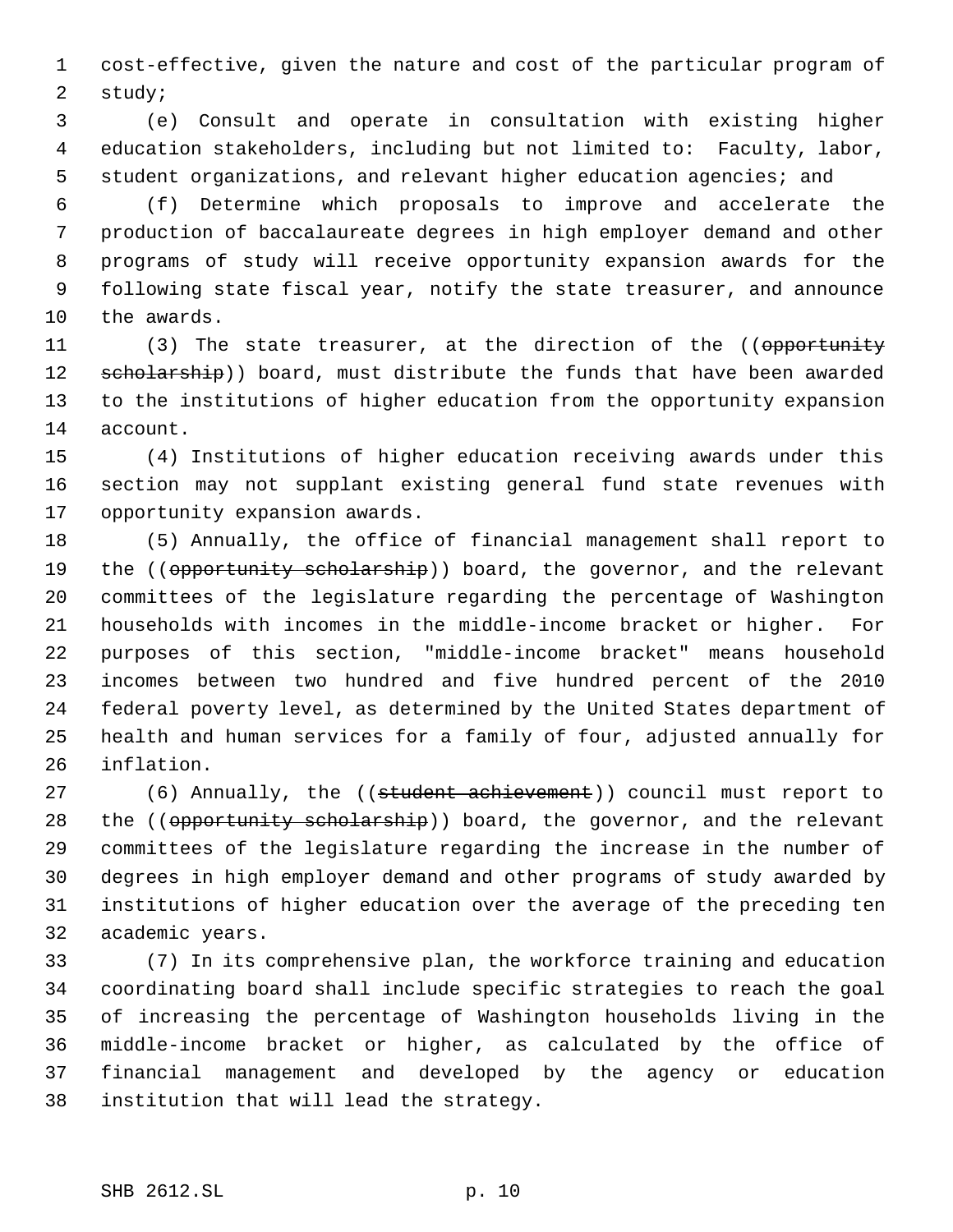**Sec. 7.** RCW 28B.145.070 and 2011 1st sp.s. c 13 s 8 are each amended to read as follows:

3 (1) ((By - December - 1, - 2012, - and)) Annually each December 1st 4 ((thereafter)), the ((opportunity scholarship)) board, together with 5 the program administrator, shall report to the ((board)) council, the governor, and the appropriate committees of the legislature regarding the opportunity scholarship and opportunity expansion programs, including but not limited to:

9 (a) Which education programs the ((opportunity scholarship)) board determined were eligible for purposes of the opportunity scholarship;

 (b) The number of applicants for the opportunity scholarship, disaggregated, to the extent possible, by race, ethnicity, gender, 13 county of origin, age, and median family income;

 (c) The number of participants in the opportunity scholarship program, disaggregated, to the extent possible, by race, ethnicity, gender, county of origin, age, and median family income;

 (d) The number and amount of the scholarships actually awarded, and whether the scholarships were paid from the scholarship account or the endowment account;

 (e) The institutions and eligible education programs in which opportunity scholarship participants enrolled, together with data regarding participants' completion and graduation;

 (f) The total amount of private contributions and state match moneys received for the opportunity scholarship program, how the funds were distributed between the scholarship and endowment accounts, the interest or other earnings on the accounts, and the amount of any 27 administrative fee paid to the program administrator; and

28 (g) Identification of the programs the ((opportunity scholarship)) board selected to receive opportunity expansion awards and the amount of such awards.

 (2) In the next succeeding legislative session following receipt of a report required under subsection (1) of this section, the appropriate committees of the legislature shall review the report and consider whether any legislative action is necessary with respect to either the opportunity scholarship program or the opportunity expansion program, including but not limited to consideration of whether any legislative